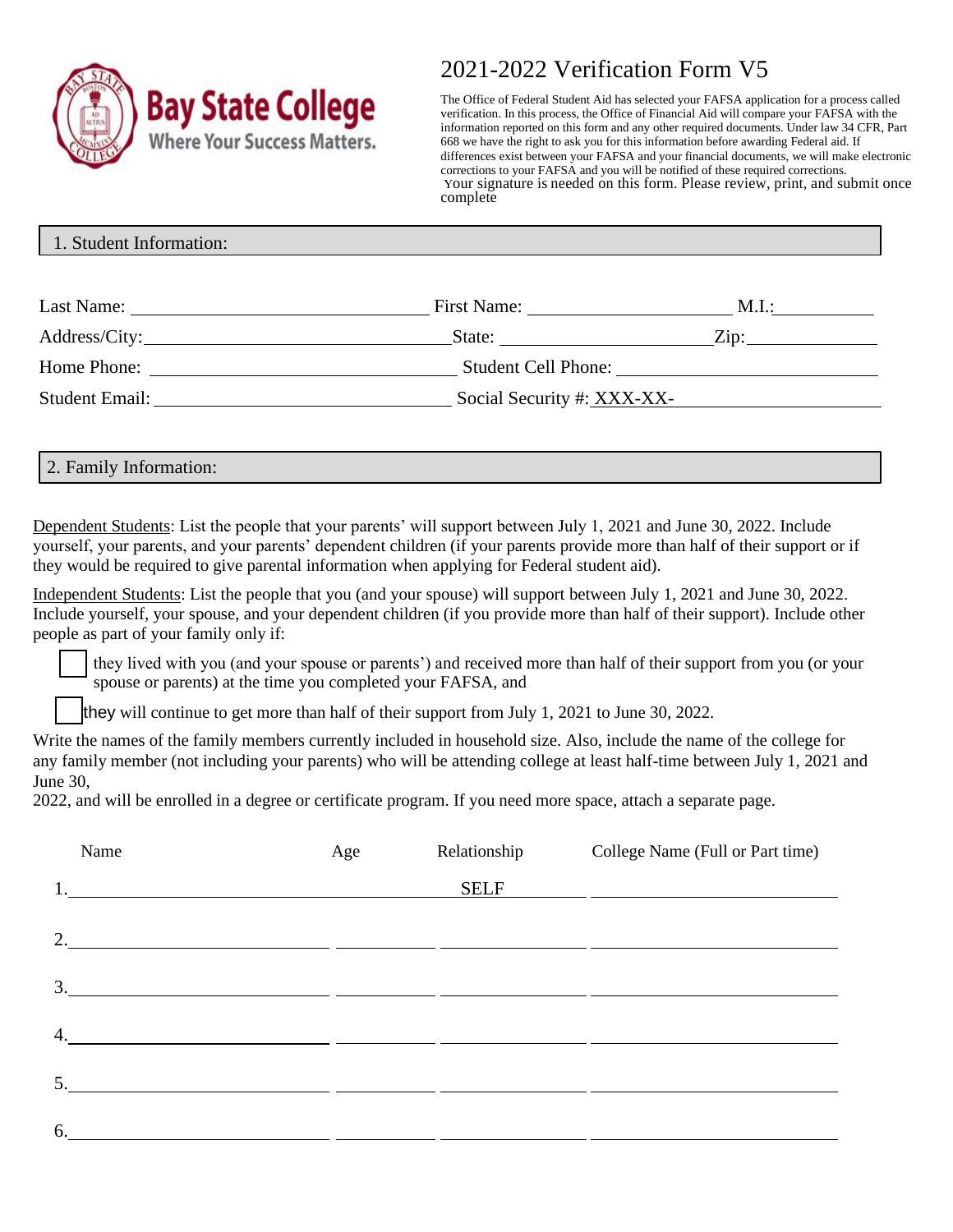|                                                                                                                                                                                                                                                                                                                                                                                                                                                                                                                                                                                                                                                                              | 3. Student's (and Spouse's) Income Information: Please check only one box below:                                                                                                                                                                                                                                                               |                           |                   |  |
|------------------------------------------------------------------------------------------------------------------------------------------------------------------------------------------------------------------------------------------------------------------------------------------------------------------------------------------------------------------------------------------------------------------------------------------------------------------------------------------------------------------------------------------------------------------------------------------------------------------------------------------------------------------------------|------------------------------------------------------------------------------------------------------------------------------------------------------------------------------------------------------------------------------------------------------------------------------------------------------------------------------------------------|---------------------------|-------------------|--|
|                                                                                                                                                                                                                                                                                                                                                                                                                                                                                                                                                                                                                                                                              | I have used (or will use) the IRS Data Retrieval Tool (DRT) in FAFSA on the Web to transfer 2019 IRS data into the FAFSA.                                                                                                                                                                                                                      |                           |                   |  |
|                                                                                                                                                                                                                                                                                                                                                                                                                                                                                                                                                                                                                                                                              | Attached is a copy of my (and my spouse's) 2019 IRS Tax Return Transcript (TRT). Order this using form 4506-Tez. **Please add<br>student name and SS# or ID# to all IRS documents. A signed copy of 2019 Form 1040 filed with the IRS may be submitted in lieu of<br>TRT.                                                                      |                           |                   |  |
|                                                                                                                                                                                                                                                                                                                                                                                                                                                                                                                                                                                                                                                                              | I did not file and was not required to file a 2019 Federal Tax Return. W-2 forms must be submitted to document income earned<br>from work. If you (or spouse, if applicable) did not receive a W-2 for all or any part of your income for 2019, list the source and<br>amount below.                                                           |                           |                   |  |
|                                                                                                                                                                                                                                                                                                                                                                                                                                                                                                                                                                                                                                                                              | I am an independent student, and I was not required to file a 2019 Federal Tax Return. I have attached a letter of "Non-filing"<br>status for myself (and spouse) from the IRS. Order using form 4506-Tez. **Please add student name and SS# or ID# to all IRS<br>documents.                                                                   |                           |                   |  |
|                                                                                                                                                                                                                                                                                                                                                                                                                                                                                                                                                                                                                                                                              | *Non-Filers are required to complete the following section; if no work income was earned, enter "\$0.00".                                                                                                                                                                                                                                      |                           |                   |  |
|                                                                                                                                                                                                                                                                                                                                                                                                                                                                                                                                                                                                                                                                              | <b>Employer Name</b>                                                                                                                                                                                                                                                                                                                           | <b>Amount Earned 2019</b> |                   |  |
|                                                                                                                                                                                                                                                                                                                                                                                                                                                                                                                                                                                                                                                                              | $\mathcal{S}$                                                                                                                                                                                                                                                                                                                                  |                           | W-2 Form attached |  |
|                                                                                                                                                                                                                                                                                                                                                                                                                                                                                                                                                                                                                                                                              |                                                                                                                                                                                                                                                                                                                                                |                           | W-2 Form attached |  |
|                                                                                                                                                                                                                                                                                                                                                                                                                                                                                                                                                                                                                                                                              | 4. Parents' Income Information: Please check only one box below:                                                                                                                                                                                                                                                                               |                           |                   |  |
| My Parents have used (or will use) the IRS Data Retrieval Tool (DRT) in FAFSA on the Web to transfer 2019 IRS data into the<br>FAFSA.<br>Attached is a copy of my parents' 2019 IRS Tax Return Transcript (TRT). Order using form 4506-Tez. **Please add<br>student name and $SS#$ or ID# to all IRS documents. A signed copy of 2019 Form 1040 filed with the IRS may be submitted in<br>lieu of TRT.<br>My parents did not file and are not required to file a 2019 Federal tax return. W-2 forms must be submitted to document income<br>earned from work. If your parents did not receive a W-2 for all or any part of their income for 2019, list the source and amount |                                                                                                                                                                                                                                                                                                                                                |                           |                   |  |
|                                                                                                                                                                                                                                                                                                                                                                                                                                                                                                                                                                                                                                                                              | below. If married, split out the appropriate amounts for parent 1 and parent 2 (including step-parent, if applicable).<br>If parent/step-parent did not file a Federal Tax Return please attach a letter of "Non-filing" status for each parent. Order<br>using form 4506-Tez. ** Please add student name and SS# or ID# to all IRS documents. |                           |                   |  |
|                                                                                                                                                                                                                                                                                                                                                                                                                                                                                                                                                                                                                                                                              | *Non-Filers are required to complete the following section; if no work income was earned, enter "\$0".                                                                                                                                                                                                                                         |                           |                   |  |
|                                                                                                                                                                                                                                                                                                                                                                                                                                                                                                                                                                                                                                                                              | <b>Employer Name</b>                                                                                                                                                                                                                                                                                                                           | <b>Amount Earned 2019</b> |                   |  |
|                                                                                                                                                                                                                                                                                                                                                                                                                                                                                                                                                                                                                                                                              |                                                                                                                                                                                                                                                                                                                                                | $\frac{1}{2}$             | W-2 Form Attached |  |
|                                                                                                                                                                                                                                                                                                                                                                                                                                                                                                                                                                                                                                                                              | 2. $\frac{1}{2}$ $\frac{1}{2}$ $\frac{1}{2}$ $\frac{1}{2}$ $\frac{1}{2}$ $\frac{1}{2}$ $\frac{1}{2}$ $\frac{1}{2}$ $\frac{1}{2}$ $\frac{1}{2}$ $\frac{1}{2}$ $\frac{1}{2}$ $\frac{1}{2}$ $\frac{1}{2}$ $\frac{1}{2}$ $\frac{1}{2}$ $\frac{1}{2}$ $\frac{1}{2}$ $\frac{1}{2}$ $\frac{1}{2}$ $\frac{1}{2}$ $\frac{1}{2}$                         | $\sim$                    | W-2 Form Attached |  |
|                                                                                                                                                                                                                                                                                                                                                                                                                                                                                                                                                                                                                                                                              |                                                                                                                                                                                                                                                                                                                                                |                           |                   |  |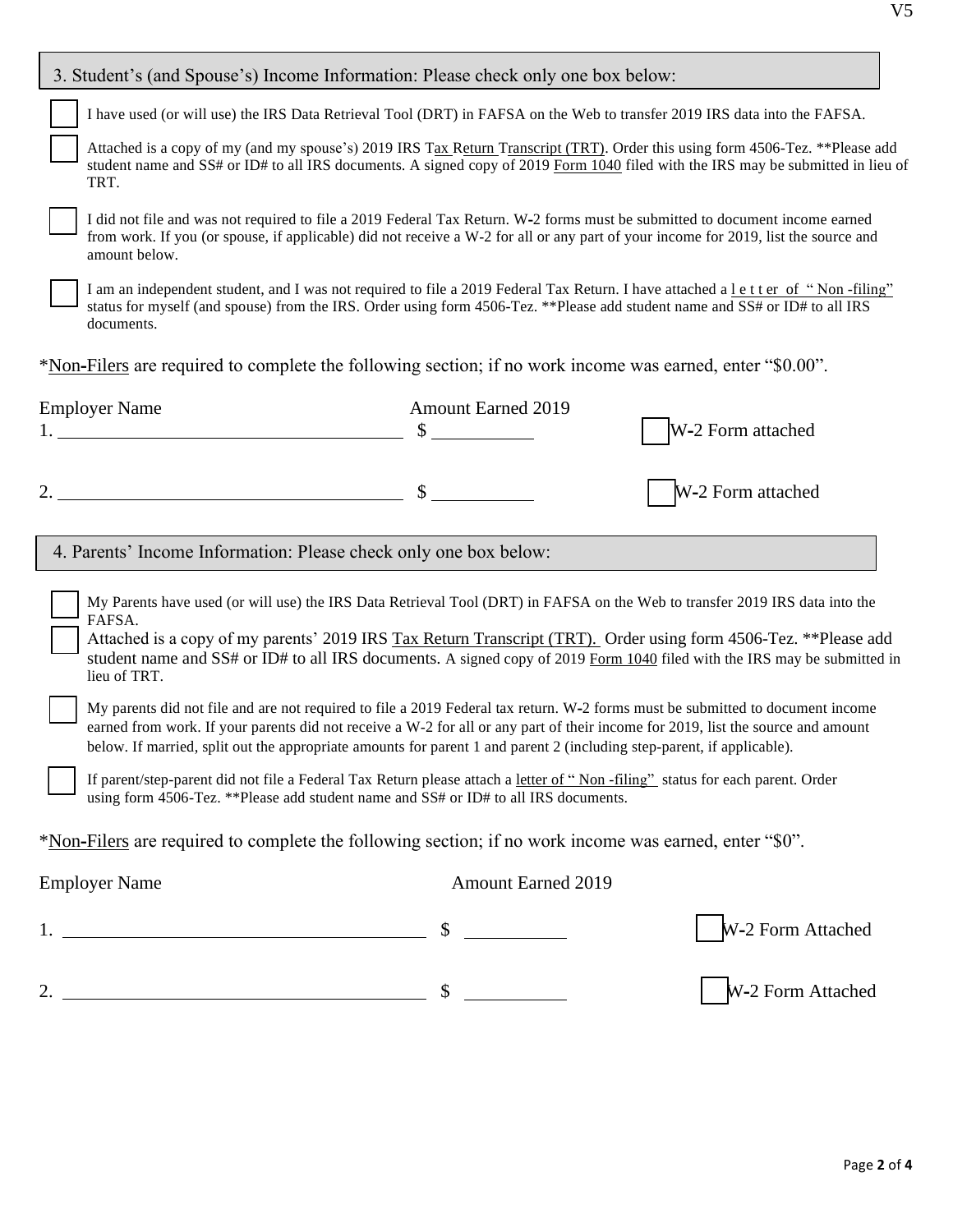#### 5. High School Completion: Please check only one box below

Provide one of the following documents to indicate the student's high school completion status when the student begins college in 2021–2022:

A copy of the student's high school diploma.

 For students who completed secondary education in a foreign country, a copy of the "secondary school leaving certificate" or another similar document.

 A copy of the student's final official high school transcript that shows the date when the diploma was awarded. A state certificate or transcript received by a student after the student passed a State-authorized examination that the State recognizes as the equivalent of a high school diploma (GED test, HiSET, or other State- authorized examination).

 An academic transcript that indicates the student successfully completed at least a two-year program that is acceptable for full credit toward a bachelor's degree.

 For a student who was homeschooled in a state where state law requires the student to obtain a secondary school completion credential for homeschooling (other than a high school diploma or its recognized equivalent), a copy of that credential. For a student who was homeschooled in a state where state law does not require the student to obtain a secondary school completion credential for homeschooling (other than a high school diploma or its recognized equivalent), a transcript, or the equivalent, signed by the student's parent or guardian, that lists the secondary school courses the student completed and includes a statement that the student successfully completed a secondary school education in a homeschool setting.

#### 6. Educational Purpose Statement (Required for All):

I certify that I am the individual signing this Statement of

(Print Student's Name)

Educational Purpose and that the federal student financial assistance I may receive will only be used for educational purposes and to pay the cost of attending Bay State College for 2021–2022.

(Student's Signature) (Date) (Student's ID Number)